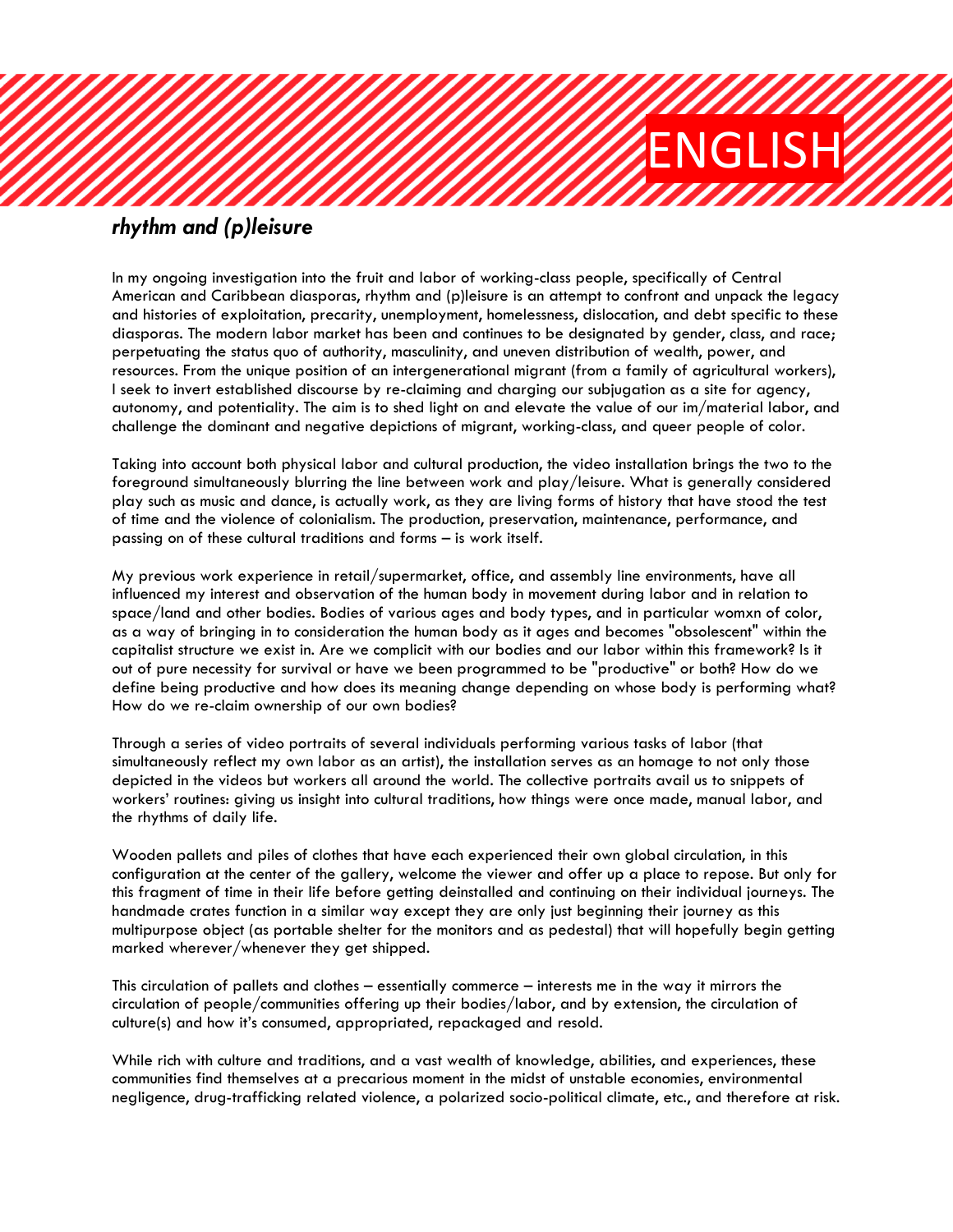Those that own land or property are more capable of self-sustaining while those who have experienced the loss of land/property or have a history of displacement are far more disadvantaged and typically work their way to the cities in search for opportunities. Younger generations struggle with this directly as they are expected to contribute to society yet have limited access to education, and are increasingly becoming disinterested in learning and maintaining cultural traditions having been exposed to the leisurely lifestyles of excess in the West. At the same time, older adults in their thirties and forties are considered too old and too slow, resulting in them becoming replaced and/or overlooked in the job market when in search for employment.

As a result, many of them work their way north to major cities in North America, primarily the US, to offer the very same types of labor depicted in these videos, but without the same pride, dignity, and autonomy they held back in their homes. Rather than working directly for their families and/or communities, these same types of labor are instead in service to a dominant majority made up of various intersecting levels of privilege (including but not limited to gender, class, race, sexual orientation, religion, citizenship, education, age, physique, and ability). The intense and physically demanding labor that they provide is labor that average citizens reject and typically look down on for its harsh conditions, stressful environments, precarity, and poverty-level wages. Even more disturbing and hypocritical is that often times the same people who vilify immigrant laborers, completely lack the ability, endurance, and capacity to fill those roles and/or have already benefited from this discriminative and exploitative system in place whether in the West or in their respective home countries (and sometimes both).

Despite this rat race conundrum, these videos show different ways in which these communities navigate these circumstances and come up with creative (and sometimes clandestine) ways of working in order to make ends meet such as making counterfeit Nike cleats or taking pleasure in exerting one's culture in an informal public space. In the latter half of the video installation, you get a snapshot of a vibrant nightlife led by Garifuna musicians right in front of the entrance to a restaurant. This informal congregation and reclamation of public space draws more people than the club-like environment inside the actual building. Therefore, both the establishment and the group of Garifuna musicians mutually operate in creating this "black and brown space" for dance, celebration, and pleasure (even if just temporarily) simultaneously enabling and nurturing the practice, overlapping, and cross-pollination of cultures.

Unlike other forms of dance where you dance to existing/live music, in punta, the dancer takes on the role of conductor, often times speeding up the tempo and dictating when pelvic thrusts align with and are emphasized through drum flams. Naturally, as the celebration progresses, the musicians and dancers are encircled by a growing and cheerful crowd where only up to two dancers are allowed at a time. A reversal of roles also occurs in this mimetic cock-and-hen mating dance whereby the womxn often times take the lead and the men need to receive approval in order to dance with them. The womxn - specifically black womxn - emboldened through this dance, take ownership of and embrace their bodies and their sexuality, simultaneously setting a radical and empowering example of autonomy, endurance, and pleasure to other womxn.

Having been formed through the integration of their Arawakan, Carib, and Maroon (of West and Central Africa) descendants on the island of St. Vincent, the Garinagu people maintain a rich culture and language that reflects their complex history of displacement. As one of the few extant languages remaining from the Arawakan language family, the Garifuna language is an atypical one being primarily spoken outside the Arawakan language area of northern South America, but also having been largely influenced by Carib languages, followed by French, English and Spanish, and to a lesser degree African languages. The (dis)placement of Maroon people from Africa to St. Vincent (and the Caribbean at large) intersected with Arawakan and Carib migrations at the time. Later on, as the Garinagu people, they were exiled/deported by the British from St. Vincent to the island of Roatán from where over time they migrated to mainland Honduras, Guatemala, Belize and Nicaragua.

Today, they form part of the Central American exodus resulting from the region's violent destabilization caused by continued American imperialism and economic policies of extraction. It is at this juncture where